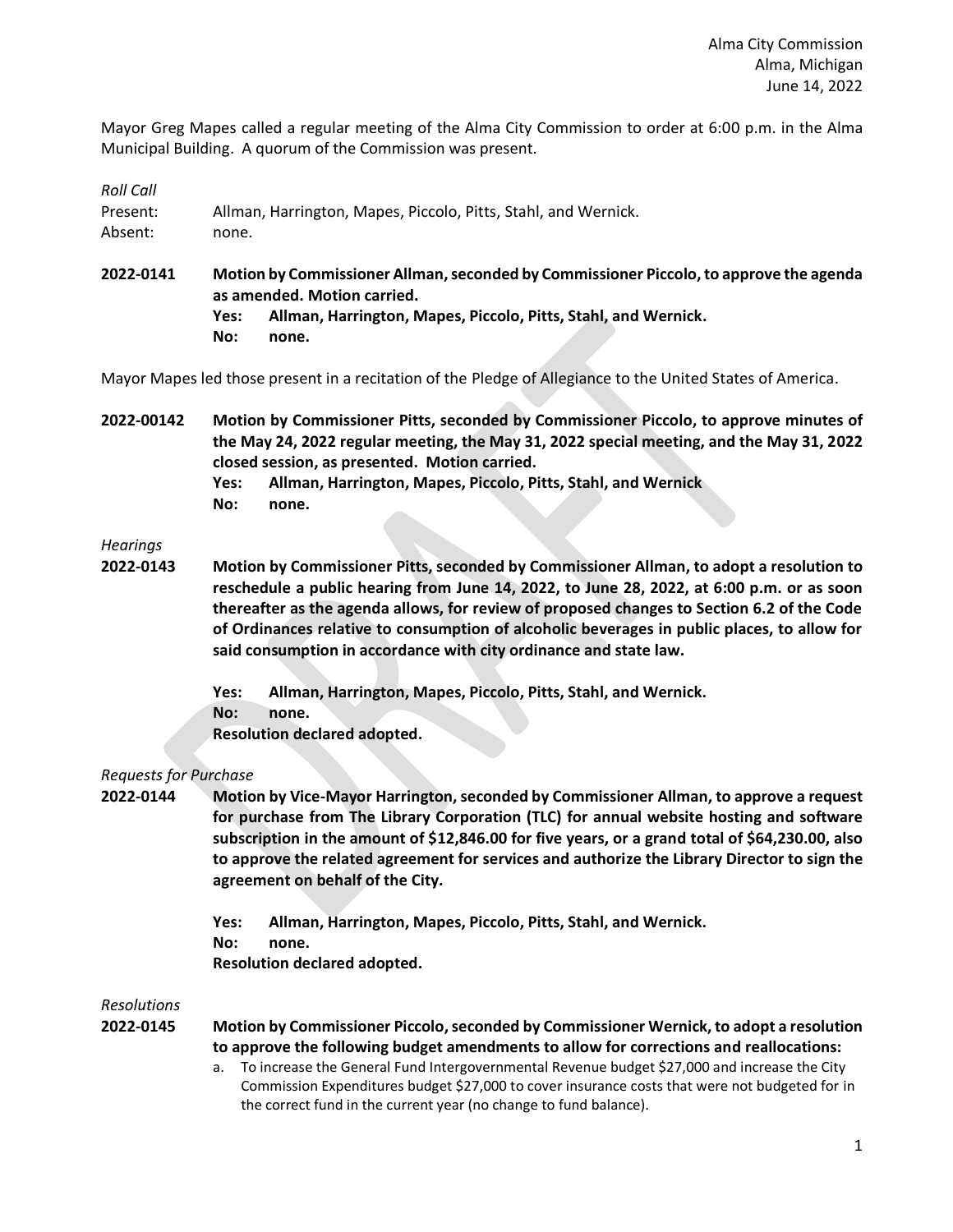- b. To increase the Finance Expenditures budget \$30,000 and decrease the City Manager Expenditures budget \$30,000 for IT and Administrative costs that were budgeted for in the City Manager budget and expensed in the Finance budget in the current year due to change in methodology (no change to fund balance).
- c. To increase the Buildings and Grounds Expenditure budget \$5,000, increase the Downtown Maintenance Expenditure budget \$20,000, increase the Riverside Cemetery Expenditures budget \$45,000, and increase the Recreation & Culture/Parks Expenditure budget \$10,000 and decrease the Public Works/Sidewalks Expenditure budget \$80,000 for reallocation of projected budgeted expenditures amount from public works allocations (no change to fund balance).
- d. To increase the Major Streets Expenditures budget \$245,000 and increase the Local Streets Revenue budget \$245,000 to transfer a portion of the unused ACT 51 funds dedicated to Major Streets in the current year to the Local Streets fund for additional road maintenance on local streets in the current year.
- e. To increase the Refuse Collection Expenditures budget \$45,000 and decrease the Refuse Collection projected fund balance \$45,000 for additional public works personnel and equipment rental allocation charges projected to be incurred in the current year.

**Yes: Allman, Harrington, Mapes, Piccolo, Pitts, Stahl, and Wernick. No: none.**

**Resolution declared adopted.**

### *Ordinances*

**2022-0146 Motion by Commissioner Pitts, seconded by Commissioner Allman, to adopt a resolution to introduce Ordinance No. 828 to amend the zoning map of the City of Alma as it appears in Section 32-32 of the Ordinances of the City of Alma to rezone Parcel No. 29-51-021-290-00, Lot 7 Elmwood Park Subdivision, from R2, Two Family Residential District, to B2, General Business District.**

> **Yes: Allman, Harrington, Mapes, Piccolo, Pitts, Stahl, and Wernick. No: none. Resolution declared adopted.**

#### *Agreements*

**2022-0147 Motion by Vice-Mayor Harrington, seconded by Commissioner Wernick, to approve Change Order #1 for the 2021 Sidewalk Replacement Program increasing the contract amount by \$4,879.65, for a total of \$72,359.65, also to approve Final Pay App #2 in the amount of \$7,417.98 to J & N Concrete Inc. to close out the project.**

> **Yes: Allman, Harrington, Mapes, Piccolo, Pitts, Stahl, and Wernick. No: none. Resolution declared adopted.**

*Reports*

**2022-0148 Motion by Commissioner Pitts, seconded by Vice-Mayor Harrington, to receive the following reports: Alma Transit May 2022 Report, May 2022 Building Permits Report, Alma Police Department May 2022 Report, Planning Commission Draft Minutes of June 6, 2022, Airport Authority Draft Minutes of May 12, 2022, and the Finance Report. Motion carried.**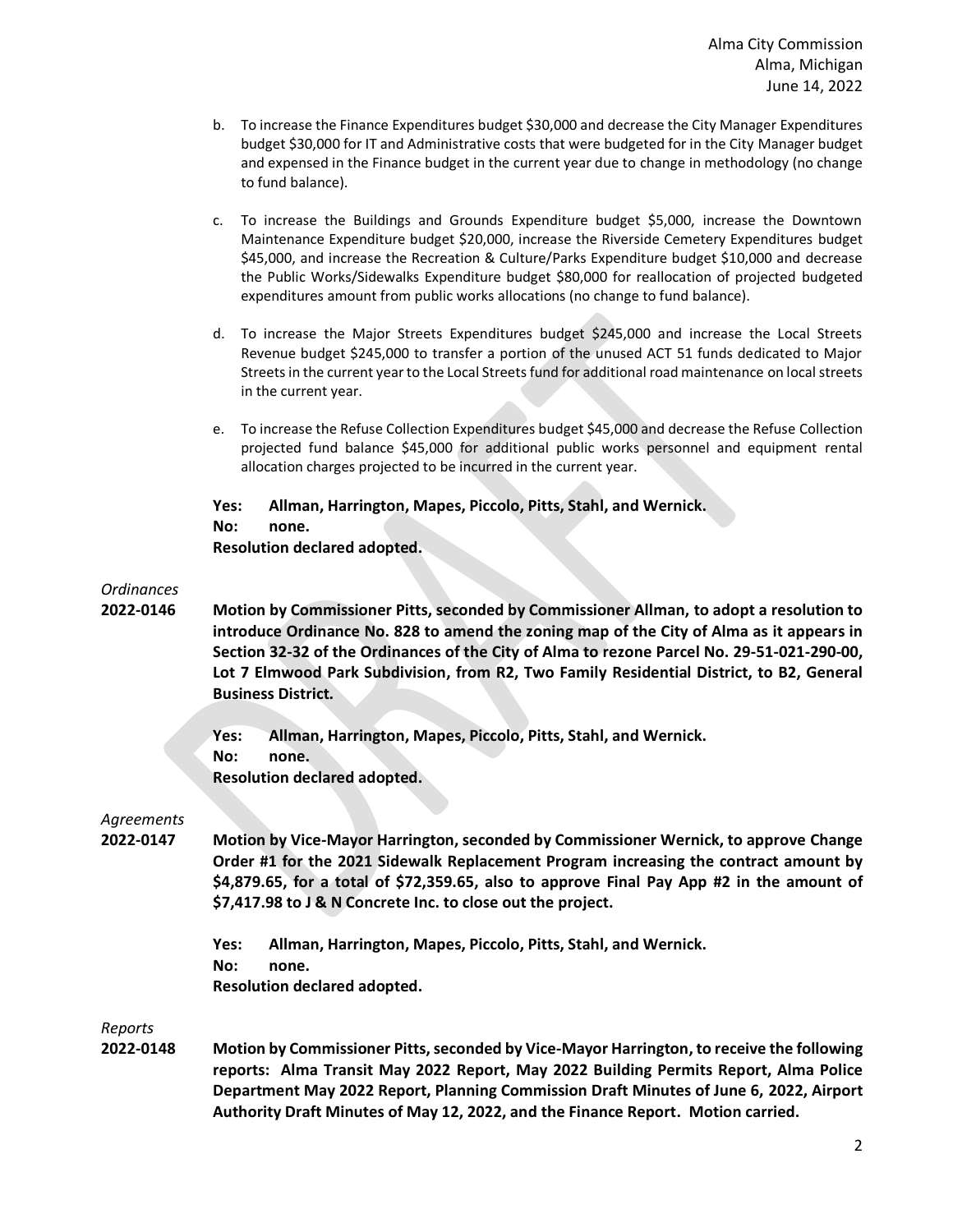**Yes: Allman, Harrington, Mapes, Piccolo, Pitts, Stahl, and Wernick. No: none.**

### **2022-0149 Motion by Commissioner Pitts, seconded by Commissioner Wernick, to receive the Interim City Manager's June 9, 2022 Report.**

Interim City Manager Aeric Ripley reviewed the following items in his report: Designation of ARP funds and request for funds from the Lueth Foundation for the parks restroom rehabilitation project, designation of Gratiot County ARP funds, neighborhood street millage options, and department updates for Public Safety/Code Enforcement, Alma Transit, Water Distribution, Wastewater Treatment, and Parks.

Lengthy discussion was held regarding the neighborhood street millage options, and Commissioners debated the merits of each option. A general consensus was to pursue Option 2. Staff will present proposed ballot language at an upcoming meeting.

Brief discussion also followed about code enforcement.

**Motion to receive the Interim City Manager's June 9, 2022 Report carried. Yes: Allman, Harrington, Mapes, Piccolo, Pitts, Stahl, and Wernick. No: none.**

# **2022-0150 Motion by Commissioner Allman, seconded by Commissioner Wernick, to receive a verbal report from Vice-Mayor Harrington regarding the June 10, 2022 Gratiot Area Water Authority Meeting.**

Vice-Mayor Harrington reviewed details from the meeting and answered questions from the Commission, together with Public Services Director David Ringle.

|      | Motion to receive the verbal report carried.                   |
|------|----------------------------------------------------------------|
| Yes: | Allman, Harrington, Mapes, Piccolo, Pitts, Stahl, and Wernick. |
| No:  | none.                                                          |

#### *Unfinished Business*

**2022-0151 Motion by Commissioner Piccolo, seconded by Commissioner Pitts, to approve resolution to approve the designation of American Rescue Plan funds in the amount of \$82,000.00 for the Alma Parks Restroom Rebuild & Rehabilitation project authorized by City Commission on August 25, 2020.**

> **Yes: Allman, Harrington, Mapes, Piccolo, Pitts, Stahl, and Wernick. No: none. Resolution declared adopted.**

**2022-0152 Motion by Vice-Mayor Harrington, seconded by Commissioner Wernick, to approve a request to the Gratiot County Community Foundation for \$178,000 from the Herbert H. Lueth Endowment Fund to be used toward the City of Alma Park Restroom Rebuild and Rehabilitation project in Wright Park, Riverside Park, and Pine River/Conservation Park.**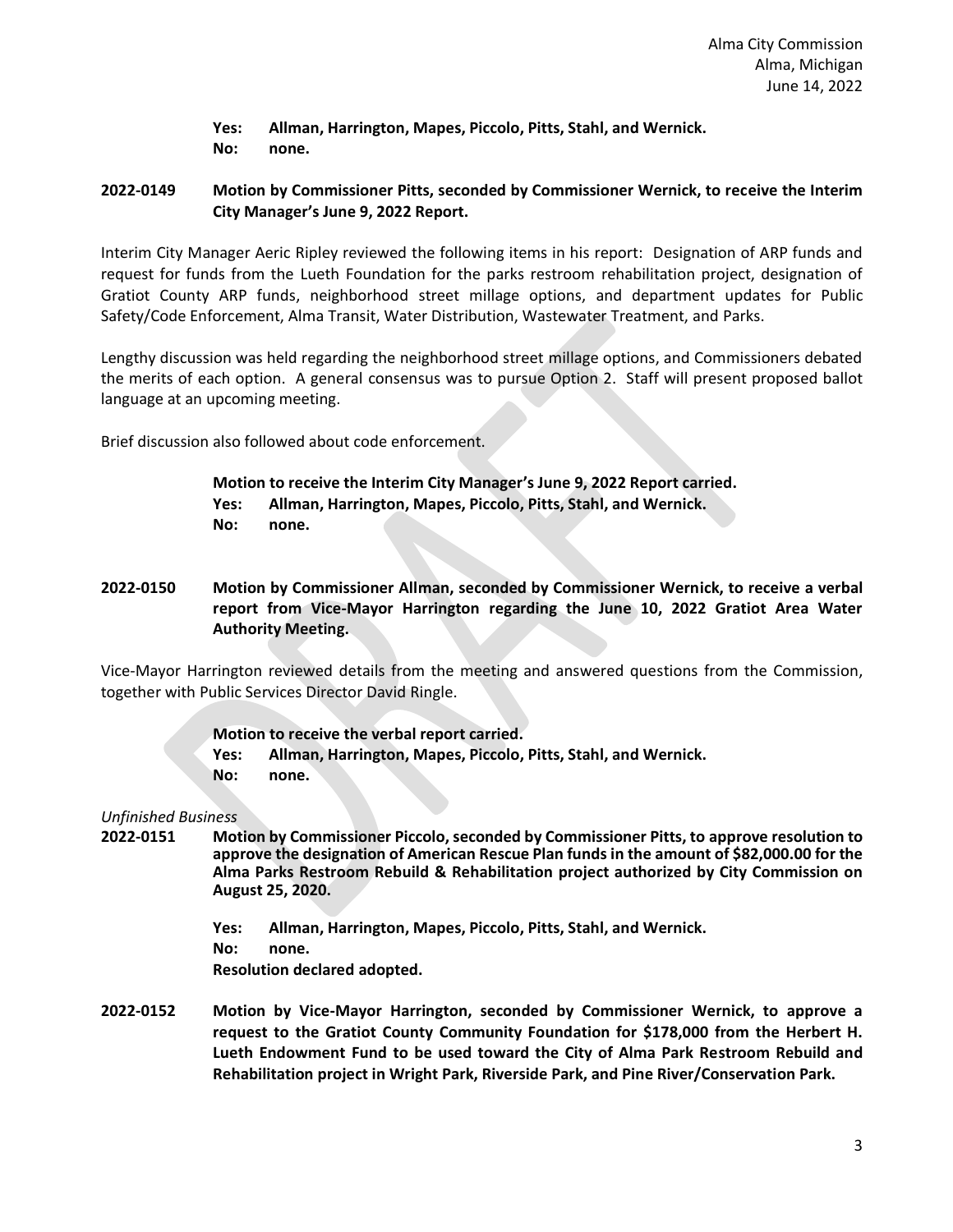**Yes: Allman, Harrington, Mapes, Piccolo, Pitts, Stahl, and Wernick. No: none. Resolution declared adopted.**

**2022-0153 Motion by Commissioner Wernick, seconded by Commissioner Allman, to appoint Aeric Ripley as City Manager and pursue a contract.**

> **Yes: Allman, Harrington, Mapes, Piccolo, Pitts, Stahl, and Wernick. No: none. Resolution declared adopted.**

### *New Business*

Allen Martin of Consume Cannabis began his presentation regarding adult use marijuana by thanking the Commission for their time and asking to share information about Consume.

Commissioner Allman called a point of order noting a motion to receive the presentation had not been made. Mayor Mapes granted the point of order.

# **2022-0154 Motion by Commissioner Piccolo, seconded by Vice-Mayor Harrington, to receive the presentation regarding adult use marijuana from Consume Cannabis.**

Martin continued his presentation and concluded with his request that an amendment be made to ordinances to allow recreational sales of marijuana.

### **Motion to receive the presentation carried.**

- **Yes: Allman, Harrington, Mapes, Piccolo, Pitts, Stahl, and Wernick.**
- **No: none.**

# *Appropriations*

**2022-0155 Motion by Commissioner Allman, seconded by Commissioner Piccolo, to adopt a resolution approving Warrant No. 22-23 and authorizing the City Treasurer to issue checks in payment of all claims.**

> **Yes: Allman, Harrington, Mapes, Piccolo, Pitts, Stahl, and Wernick. No: none. Resolution declared adopted.**

# *Commissioner's Comments*

Commissioners offered congratulations to City Manager Ripley. Commissioner Pitts also thanked those who helped with the "Back to the Bricks" event. Vice-Mayor Harrington said she hoped the Commission would consider approval of recreational marijuana sales and spoke briefly about kindergarten roundup. Commissioner Allman also talked about the Gratiot County Players summer workshop.

# *Invitation to Public*

Robi Rodriguez of St. Louis, provided documents to Attorney Costanzo and spoke briefly regarding notary public signatures and oaths of office.

Les Rosan of Alma, addressed the Commission regarding areas in the city that he felt were blights and required attention from Code Enforcement.